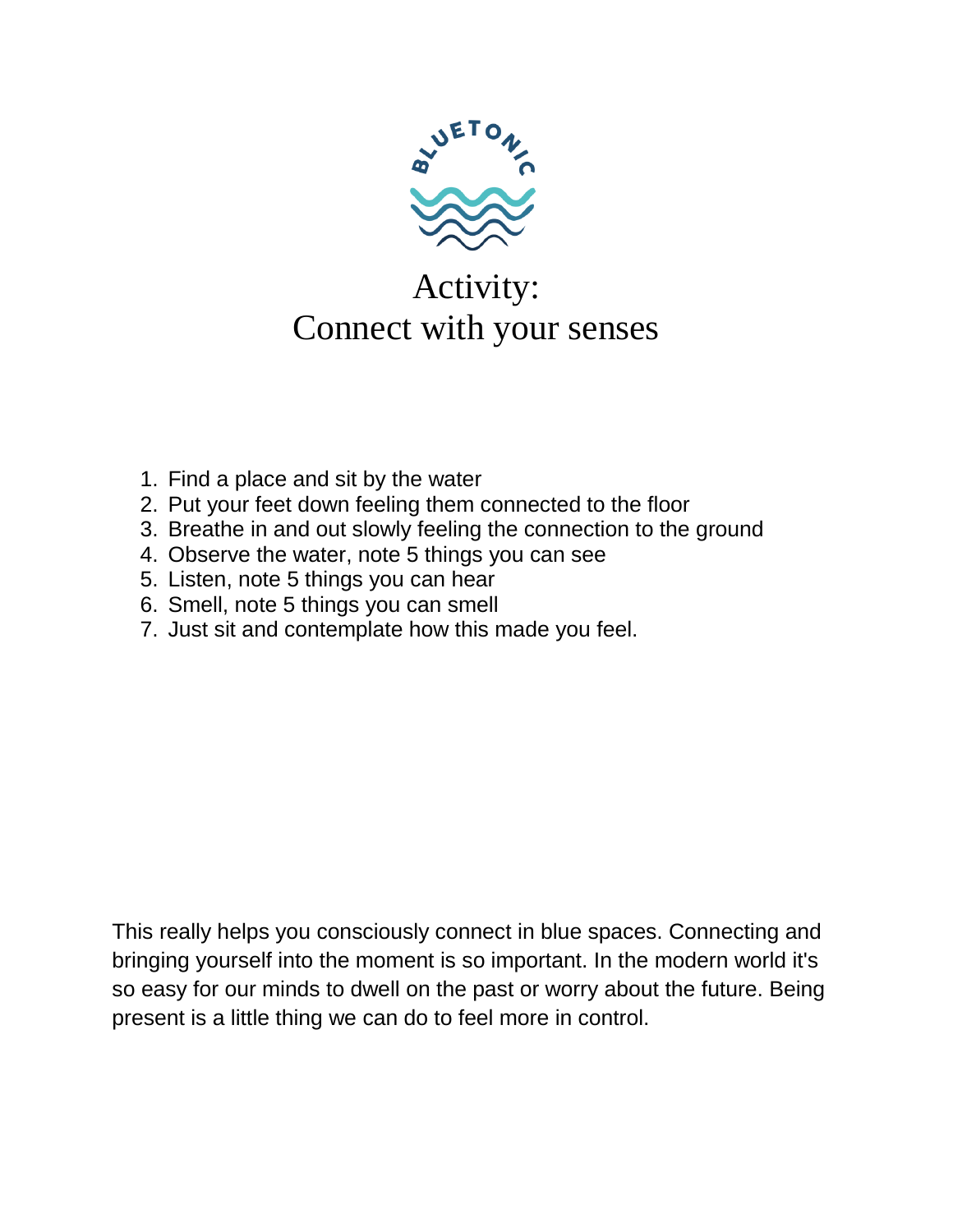

#### Activity: Breathe, 3, 4 and 5 seconds

- 1. Find a place and sit by the water
- 2. Put your feet down feeling them connected to the floor
- 3. Breathe in for 3 seconds
- 4. Hold your breath for 4 seconds
- 5. Breathe out for 5 seconds
- 6. Repeat

This activity is one used by Dr Chatterjee, star of Dr in the house on the BBC. He suggests you repeat this 5 or 6 times or for as long as you feel comfortable.

You don't need to be in a Blue Space. The exercise is also a great way to tackle anxious feelings wherever you are.

But being close to water and with nature all around you, this will enhance the experience.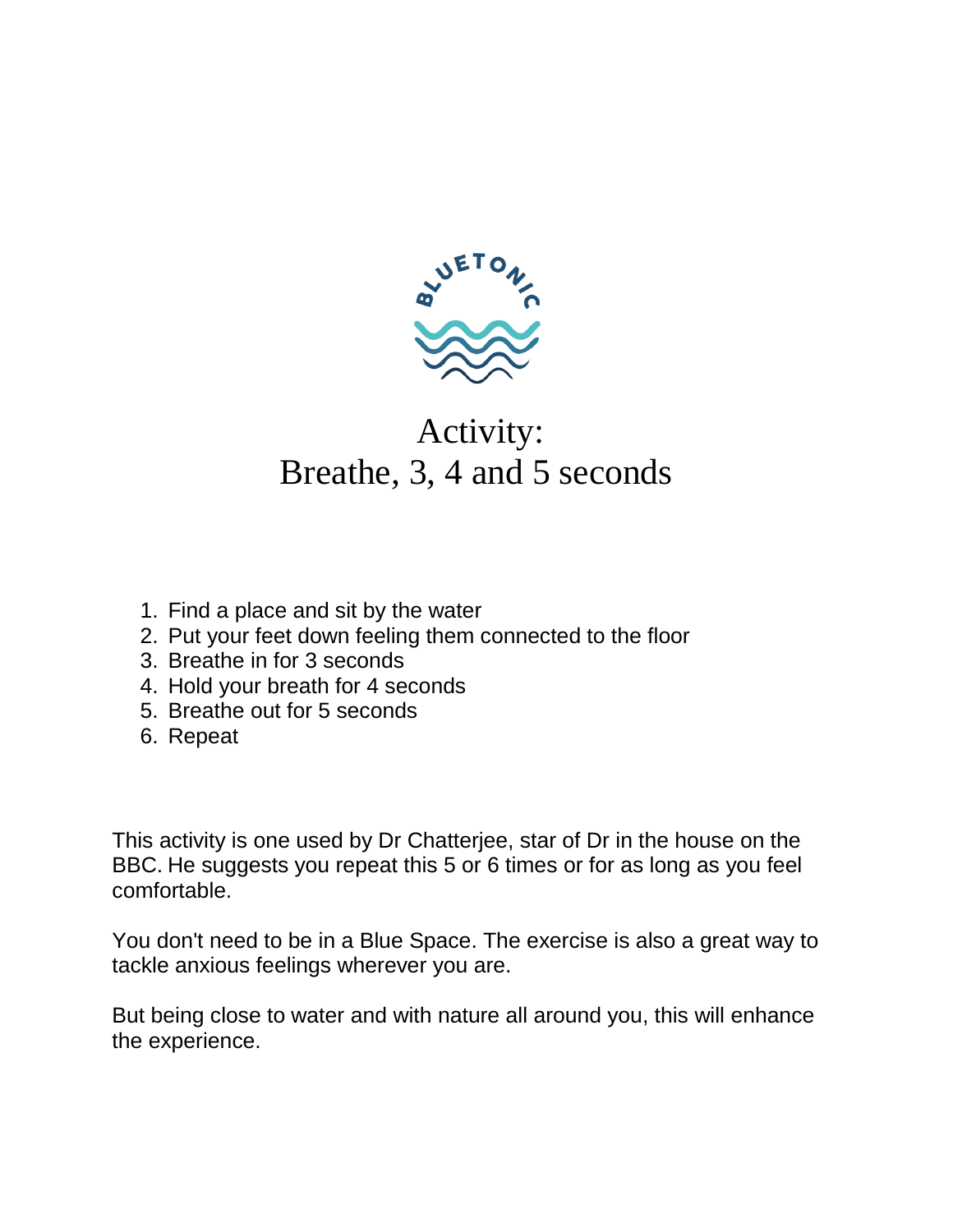

# Activity: Breathing in a colour

1. As you breath, imagine the colour entering down your body and into your stomach area and then spreading throughout your whole body.

2. As you breathe out imagine the colour leaving your body. Blue is a great colour (we are not biased) to choose as it helps with relaxation and peace.

3. You can try imagining a colour that works for you when you need to relax and unwind and use this in everyday life.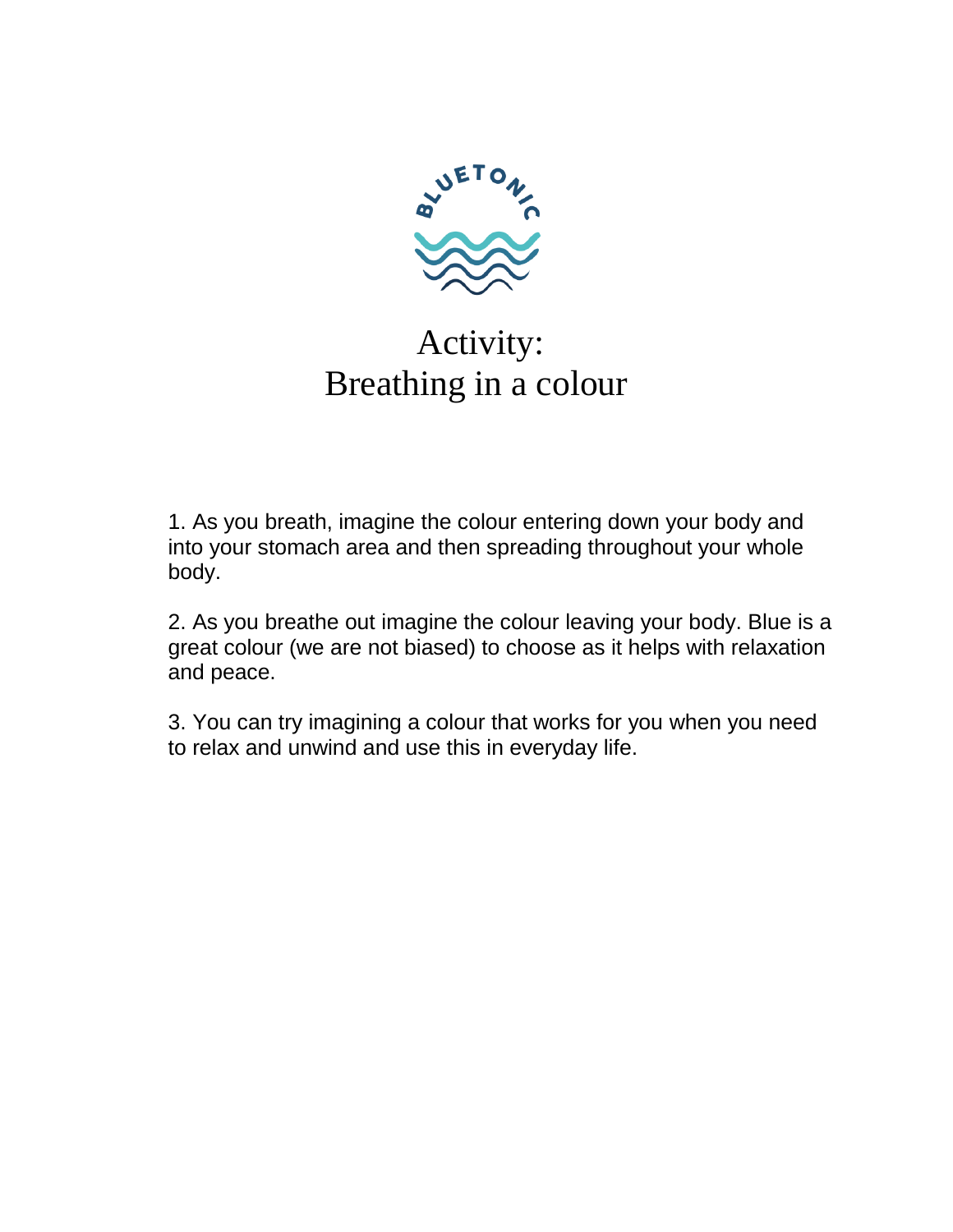

### Activity: Alternate nostril breathing

This has been shown to enhance cardiovascular function and to lower heart rate.

Warning, this is best practiced on an empty stomach. Avoid the practice if you're feeling sick or congested. Keep your breath smooth and even throughout the practice. To do this:

1. Choose a comfortable seated position by the water.

2. Lift up your right hand toward your nose, pressing your first and middle fingers down toward your palm and leaving your other fingers extended.

3. After an exhale, use your right thumb to gently close your right nostril.

Inhale through your left nostril and then close your left nostril with your right little and ring fingers.

4. Release your thumb and exhale out through your right nostril. Inhale through your right nostril and then close this nostril.

5. Release your fingers to open your left nostril and exhale through this side.

This is one cycle; continue this breathing pattern for up to 5 minutes.

Finish your session with an exhale on the left side.

This exercise has been taken from [www.healthline.com](http://www.healthline.com/) and adapted there are some other brilliant exercises you can find here.